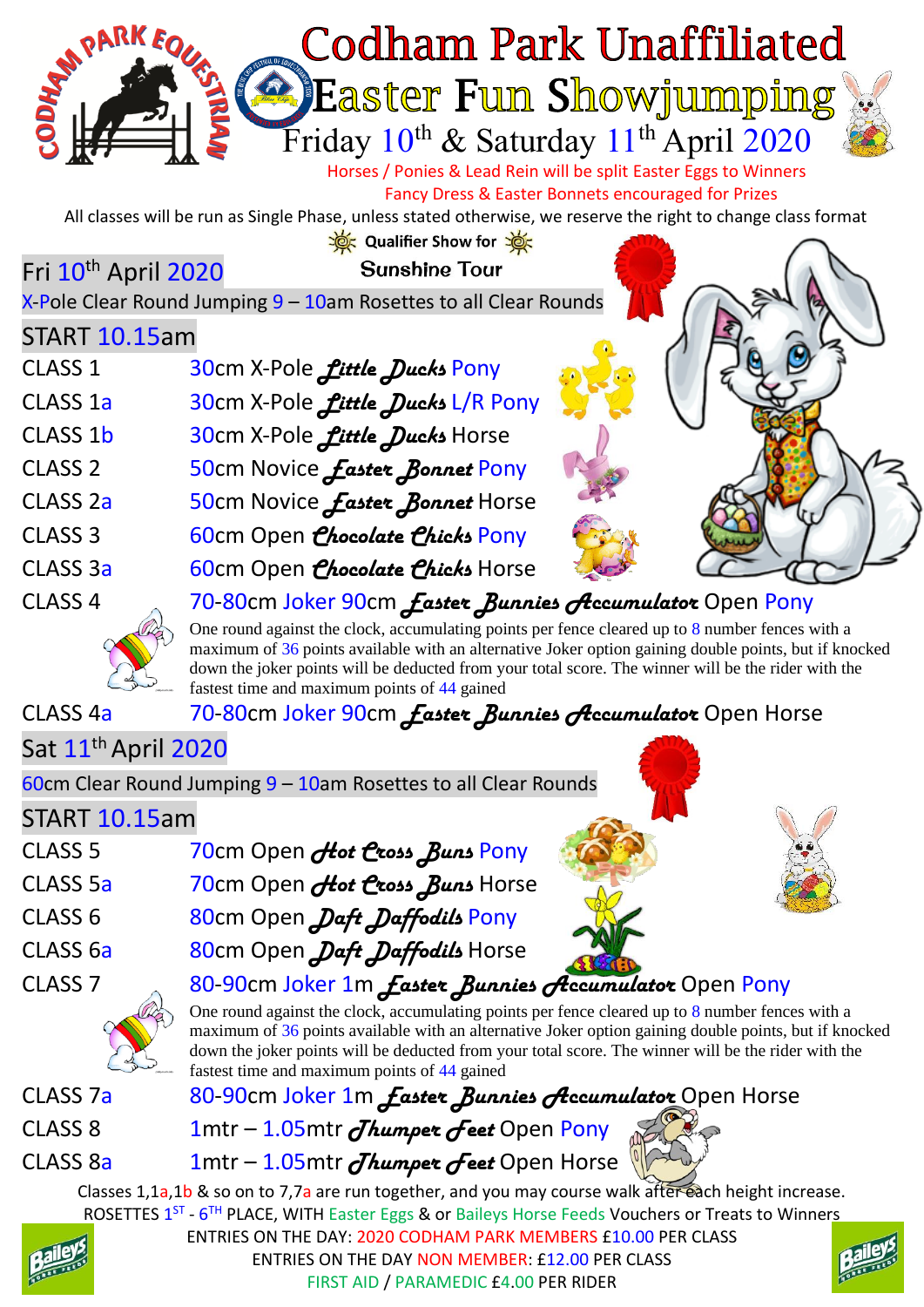#### **Codham Park Equestrian's Terms and Conditions:**

#### Please Refer to Our Website Home Page For New General Data Protection Regulations!

Contribution of £4 per rider will be added for first aid / Paramedic. Codham Park Equestrian has taken all reasonable precautions to ensure the health and safety of everyone present. For these measures to be effective, all visitors must take all reasonable precautions to avoid & prevent accidents occurring visitors must obey the instructions of the centre whether instructions are written or verbal. Codham Park Equestrian shall not be liable for any claim in respect of damage, loss, injury or accident to any person, horse or property howsoever caused. It shall be deemed a condition of entry that each entrant has read and understood these terms and conditions and shall indemnify Codham Park Equestrian or any person acting on their behalf against any legal action arising from such an incident. No Lunging in the arenas at any time, please ask for permission to do so on the open grass area. No misuse of training aids whatsoever All dogs must be kept on leads and cleaned up after. No smoking in the arena areas. All children under the age of 16 years must be supervised by a responsible adult at all times. All rubbish/litter to be removed from site or placed in bins provided. Please do not muck out your lorry in the lorry park. In the event of any rider travelling to a show on their own, details of an emergency contact should be left with the secretary in case of an accident. Cars / Lorries are parked in car park at owners own risk Please only pick up your droppings in the warm-up arena if safe to do so and placed in the bins provided. Judges decision is FINAL, conduct must not be offensive to any show official. Current standard body protector and soft peak skull hat / cap, we advise to be worn & correctly secured whilst mounted at all times. No competitor / rider shall allow a stallion for which they are responsible as owner, lessee, authorised agent or rider to compete or be prepared to compete, in any competition without taking adequate precautions to ensure competitors, officials or other members of the public are not put at risk of injury, Stallions must display a ribbon in the tail and be lead from the bit at all times. No refunds will be given once classes are entered. Any person who fails to comply with these terms & conditions will be liable to forfeit their fees & expulsion from site. Entries can be paid on line or paid on the day. Codham Park Equestrian reserve the right to cancel, add to or amend any of the Competitions as they see fit due to weather conditions etc



# Dressage, Show Jumping, Showing & Eventers Challenge at All

England Showground, Hickstead on 17<sup>th</sup>-20<sup>th</sup> September

**This show is a qualifier for The Sunshine Tour Championships** held at **The All England Jumping Course, Hickstead** from **Thursday 17th – Sunday 20th September 2020.** The Championships are for unaffiliated and amateur competitors in **Dressage** from Intro to Elementary, **Show Jumping** from Lead Rein to 1.05m; **Showing** for lead rein, in-hand, ridden, working hunter, veterans, plus many more, **Eventer's Challenge** from 60cm through to 1m.

**Qualification: 1st – 4 th place.** Qualification does not pass down the line.

**Bring your own Qualification Form** available from www.sunshinetour.co.uk or ask the Secretary if they have any spares available.

Rules and restrictions apply, please check the website [www.sunshinetour.co.uk](http://www.sunshinetour.co.uk/) for Terms & ConditionsRules and restrictions apply, please check the website [www.sunshinetour.co.uk](http://www.sunshinetour.co.uk/) for Terms & Conditions



## **The Blue Chip Festival of Equestrianism 2020**



**All qualifiers must be run between 1stAugust 2019 and 21stJune 2020**

#### **Show Jumping:**

- **30 cm** class will be split lead rein and non-lead rein at the championship. Riders must not be registered with British Showjumping.
- **40 & 50 cm** classes will be split Junior and Senior at the championship but are not open to lead rein. Riders must not be registered with British Showjumping.
- **60 cm** classes championships are not open to any rider competing on a lead rein. Riders must not be registered with British Showiumping.
- **70, 80, 90 cm** classes Riders not to be competing at British Showjumping levels of 1.10m or over. Rider winnings not to exceed £1000.00 at British Showjumping.
- **100 & 110 cm** classes Riders not to be competing at British Showjumping at Levels of 1.30m or over. Rider winnings not to have exceeded £3000.00 at British Showjumping.
- **A special award will be given at the championship for the highest placed under 14 year old and the highest placed over 50 year old.**